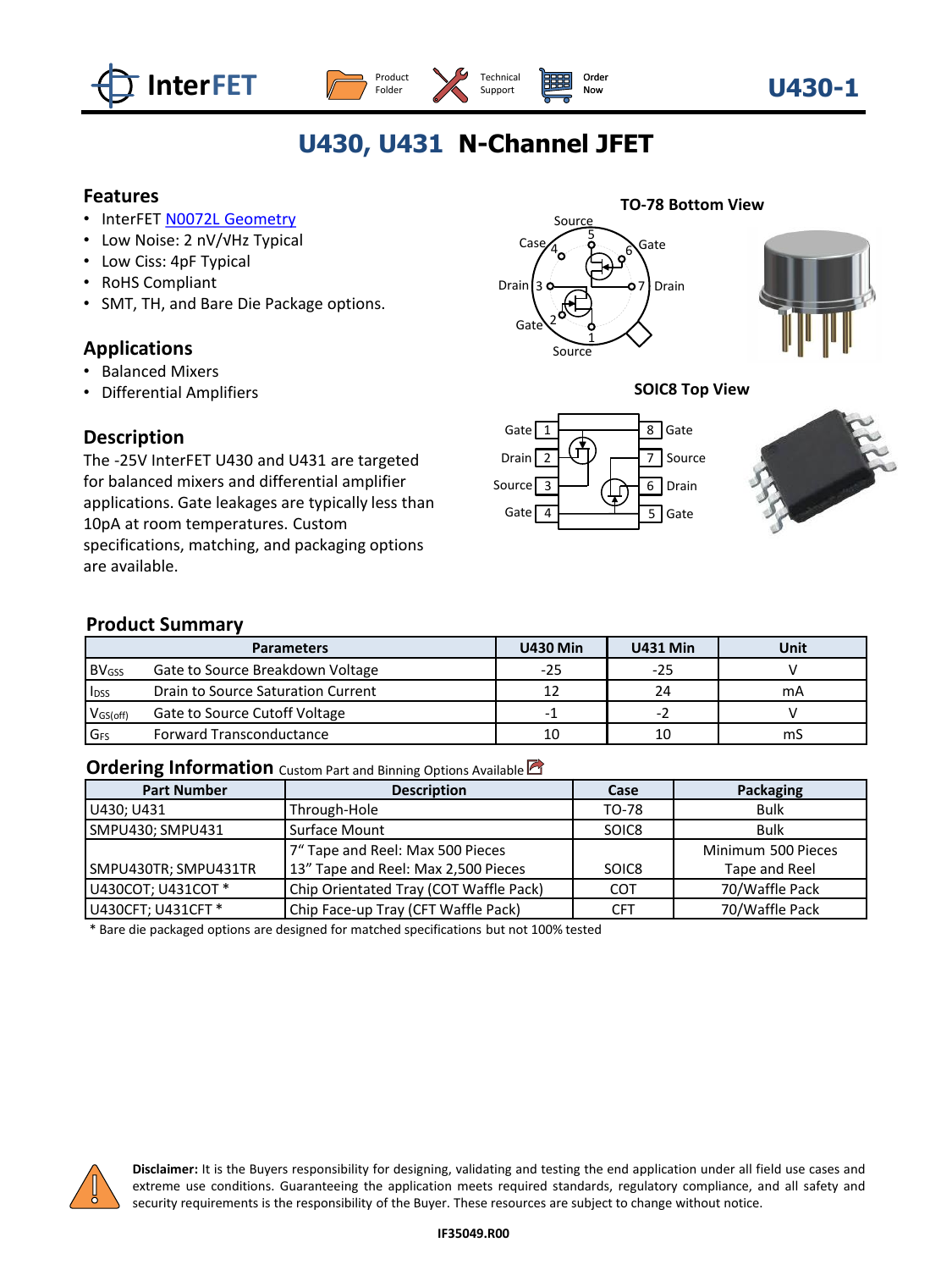





# **Electrical Characteristics**

# **Maximum Ratings** (@ T<sub>A</sub> = 25°C, Unless otherwise specified)

|                | <b>Parameters</b>                                           | Value      | <b>Unit</b>   |
|----------------|-------------------------------------------------------------|------------|---------------|
|                | V <sub>RGS</sub> Reverse Gate Source and Gate Drain Voltage | $-25$      |               |
| $I_{FG}$       | <b>Continuous Forward Gate Current</b>                      | 20         | mA            |
| P <sub>D</sub> | Continuous Device Power Dissipation                         | 500        | mW            |
|                | <b>Power Derating</b>                                       |            | mW/°C         |
|                | <b>Operating Junction Temperature</b>                       | -55 to 125 | $\mathcal{C}$ |
| Tstg           | Storage Temperature                                         | -65 to 150 | $\sim$        |

# **Static Characteristics** (@ TA = 25°C, Unless otherwise specified)

|                      |                                              |                                                                                                                              | U430  |     | U431             |            |            |                  |          |
|----------------------|----------------------------------------------|------------------------------------------------------------------------------------------------------------------------------|-------|-----|------------------|------------|------------|------------------|----------|
|                      | <b>Parameters</b>                            | <b>Conditions</b>                                                                                                            | Min   | Typ | <b>Max</b>       | <b>Min</b> | <b>Typ</b> | <b>Max</b>       | Unit     |
| V <sub>(BR)GSS</sub> | Gate to Source<br>Breakdown Voltage          | $V_{DS} = 0V$ , $I_G = -1\mu A$                                                                                              | $-25$ |     |                  | $-25$      |            |                  |          |
| lgss                 | Gate to Source<br><b>Reverse Current</b>     | $V_{GS}$ = -15V, $V_{DS}$ = 0V, T <sub>A</sub> = 25 <sup>°</sup> C<br>$V_{GS}$ = -15V, $V_{DS}$ = 0V, T <sub>A</sub> = 150°C |       |     | $-150$<br>$-150$ |            |            | $-150$<br>$-150$ | рA<br>nA |
| V <sub>GS(OFF)</sub> | Gate to Source<br><b>Cutoff Voltage</b>      | $V_{DS} = 10V$ , $I_D = 1nA$                                                                                                 | $-1$  |     | $-4$             | $-2$       |            | -6               | v        |
| $V$ <sub>GS(F)</sub> | Gate to Source<br><b>Forward Voltage</b>     | $V_{DS} = 0V$ , $I_G = 10mA$                                                                                                 |       |     |                  |            |            |                  |          |
| l <sub>DSS</sub>     | Drain to Source<br><b>Saturation Current</b> | $V_{GS} = 0V$ , $V_{DS} = 10V$<br>(Pulsed)                                                                                   | 12    |     | 30               | 24         |            | 60               | mA       |

# **Dynamic Characteristics** (@ TA = 25°C, Unless otherwise specified)

|                       |                             |                                                       | U430       |            | U431       |            |            |              |                |
|-----------------------|-----------------------------|-------------------------------------------------------|------------|------------|------------|------------|------------|--------------|----------------|
|                       | <b>Parameters</b>           | <b>Conditions</b>                                     | <b>Min</b> | <b>Typ</b> | <b>Max</b> | <b>Min</b> | <b>Typ</b> | <b>Max</b>   | Unit           |
|                       | Forward                     | $V_{DS}$ = 10V, $I_D$ = 10mA, f = 1kHz                | 10         | 17         |            | 10         | 17         |              | mS             |
| <b>G<sub>FS</sub></b> | Transconductance            | $V_{DS}$ = 10V, $I_D$ = 10mA, $f$ = 100MHz            |            | 12         |            |            | 12         |              |                |
| Gos                   |                             | $V_{DS}$ = 10V, $I_D$ = 10mA, $f = 1$ kHz             |            |            | 250        |            |            | 250          |                |
|                       | <b>Output Conductance</b>   | $V_{DS}$ = 10V, $I_D$ = 10mA, $f$ = 100MHz            |            | 0.15       |            |            | 0.15       |              | μS             |
|                       | Drain Gate                  | $V_{DS} = 0V$ , $V_{GS} = -10V$ , $f = 1MHz$          |            |            | 5          |            |            | 5            | рF             |
| C <sub>dg</sub>       | Capacitance                 |                                                       |            |            |            |            |            |              |                |
| $C_{gs}$              | Source Gate                 | $V_{DS} = 0V$ . $V_{GS} = -10V$ . $f = 1MHz$          |            |            | 2.5        |            |            | $2.5\,$      | рF             |
|                       | Capacitance                 |                                                       |            |            |            |            |            |              |                |
| e <sub>n</sub>        | Noise Voltage               | $V_{DS}$ = 10V, $I_D$ = 10mA, $f$ = 100kHz            |            |            | 10         |            |            | 10           | $nV/\sqrt{Hz}$ |
|                       | Power Match                 | $V_{DS}$ = 10V, $I_D$ = 10mA, f = 100MHz              |            | 12         |            |            | 12         |              |                |
| Gig                   | Source Admittance           |                                                       |            |            |            |            |            |              |                |
| $G_c$                 | <b>Conversion Gain</b>      | $V_{DS}$ = 20V, $V_{GS}$ = $\frac{1}{2}V_{GS(OFF)}$ , |            | 3          |            |            | 3          |              | dB             |
|                       |                             | $R_L = 2k\Omega$ , f = 100MHz                         |            |            |            |            |            |              |                |
| $I_{DSS1}/I_{DSS2}$   | <b>Saturation Drain</b>     | $V_{DS} = 10V$ , $V_G = 0V$                           | 0.9        |            | 1          | 0.9        |            | 1            |                |
|                       | <b>Current Ratio</b>        |                                                       |            |            |            |            |            |              |                |
| $V_{GS(OFF)1}$        | Gate to Source              | $V_{DS} = 10V$ , $I_D = 1nA$                          | 0.9        |            | 1          | 0.9        |            | $\mathbf{1}$ |                |
| <sup>V</sup> GS(OFF)2 | <b>Cutoff Voltage Ratio</b> |                                                       |            |            |            |            |            |              |                |
| $g_{fs1}/g_{fs2}$     | Transconductance            | $V_{DS} = 10V$ , $I_D = 10mA$                         | 0.9        |            | 1          | 0.9        |            | 1            |                |
|                       | Ratio                       |                                                       |            |            |            |            |            |              |                |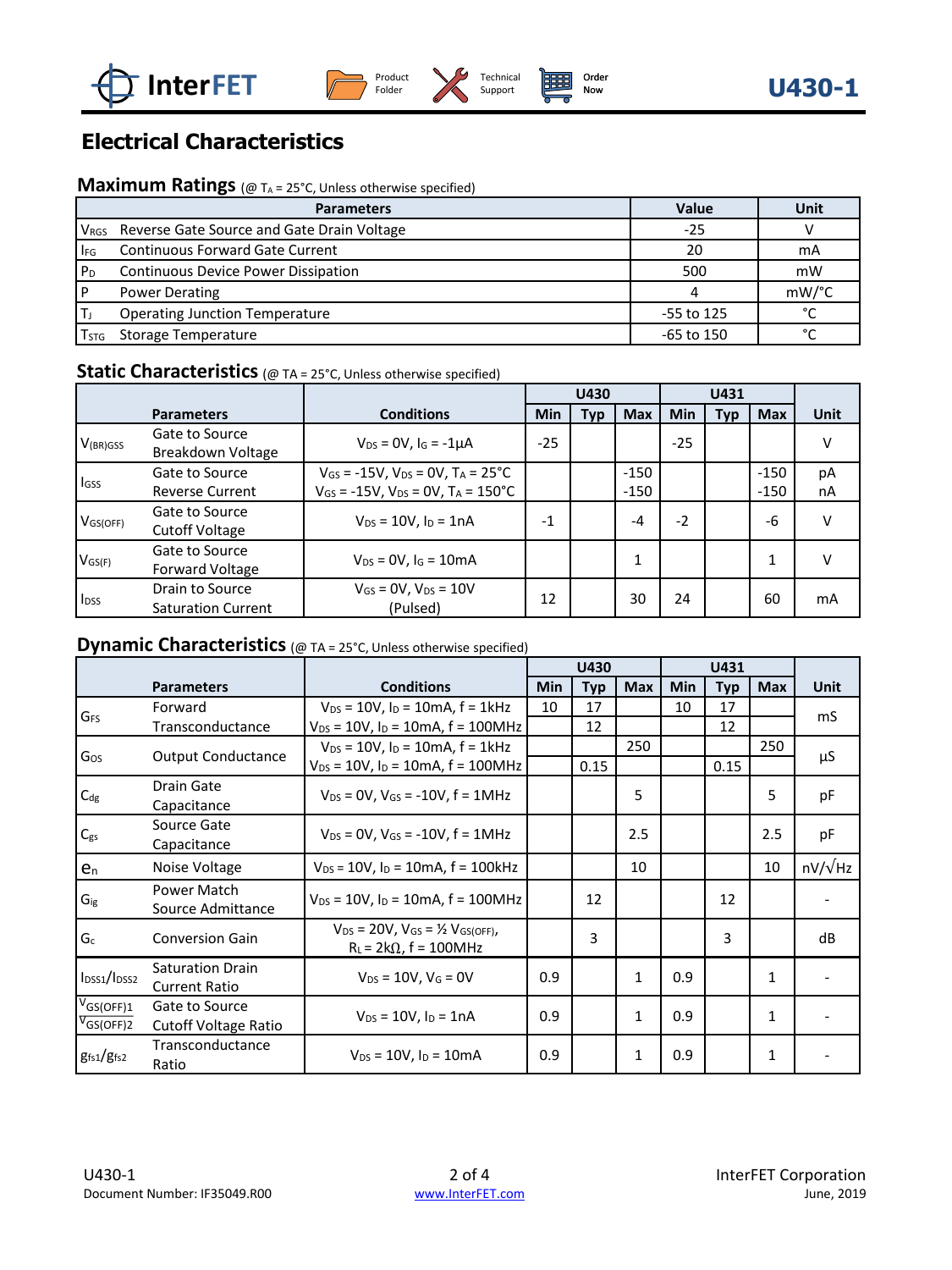



# **SOIC8 Mechanical and Layout Data**

# **Package Outline Data**







- 1. All linear dimensions are in millimeters.<br>2. Package weight approximately 0.21 gran
- Package weight approximately 0.21 grams
- 3. Molded plastic case UL 94V-0 rated
- 4. For Tape and Reel specifications refer to InterFET CTC-021 Tape and Reel Specification, Document number: IF39002
- 5. Bulk product is shipped in standard ESD shipping material
- 6. Refer to JEDEC standards for additional information.

# **Suggested Pad Layout**



- 1. All linear dimensions are in millimeters.
- 2. The suggested land pattern dimensions have been provided for reference only. A more robust pattern may be desired for wave soldering.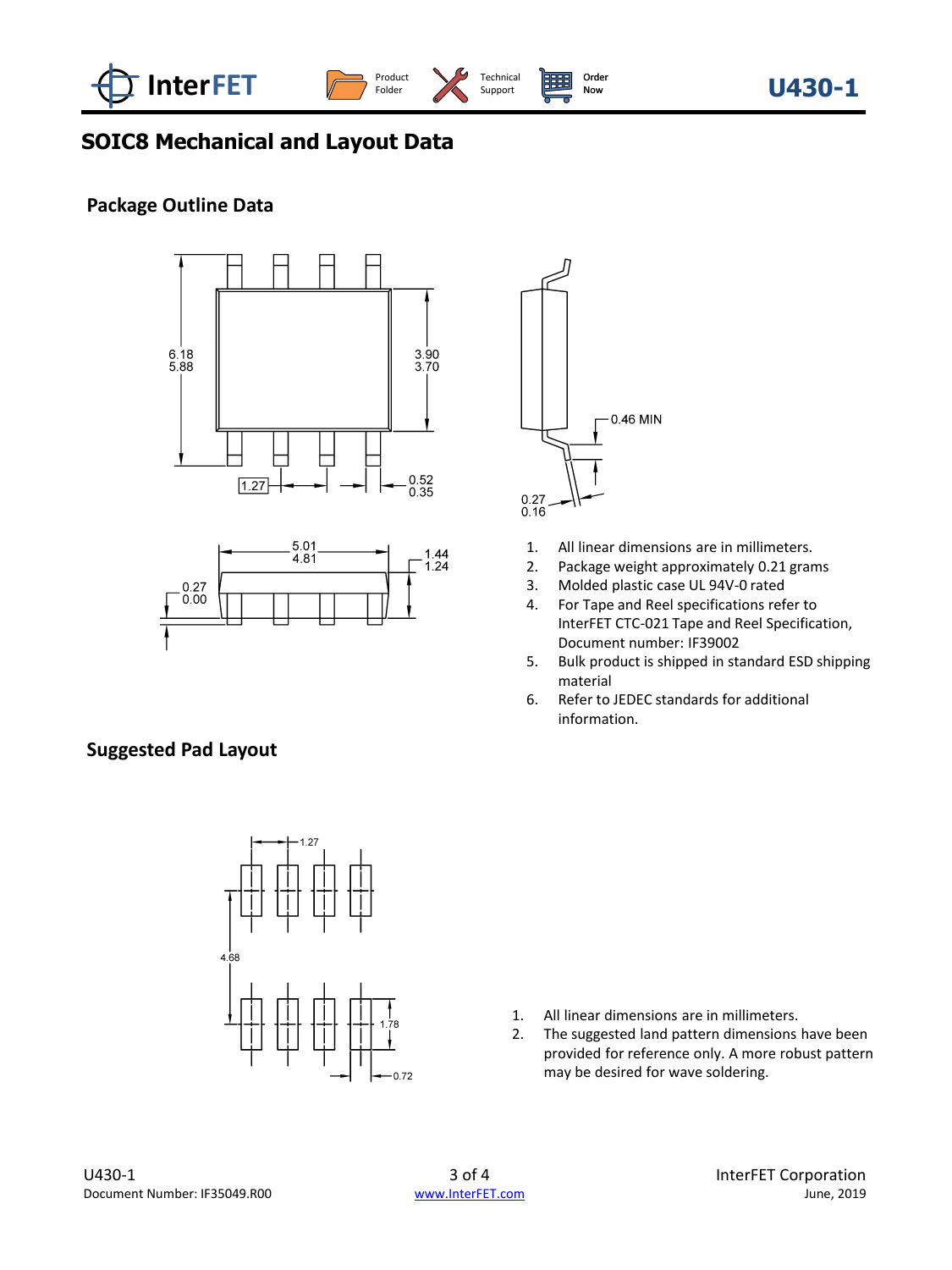



# **TO-78 Mechanical and Layout Data**

# **Package Outline Data**



# **Suggested Through-Hole Layout**



- 1. All linear dimensions are in millimeters.
- 2. Eight leaded device. Not all leads are shown in drawing views.
- 3. Some package configurations will not populate pin 8 and/or pin 7.
- 4. Package weight approximately 0.44 grams
- 5. Bulk product is shipped in standard ESD shipping material
- 6. Refer to JEDEC standards for additional information.

- 1. All linear dimensions are in millimeters.
- 2. The suggested land pattern dimensions have been provided as a straight lead reference only. A more robust pattern may be desired for wave soldering and/or bent lead configurations.